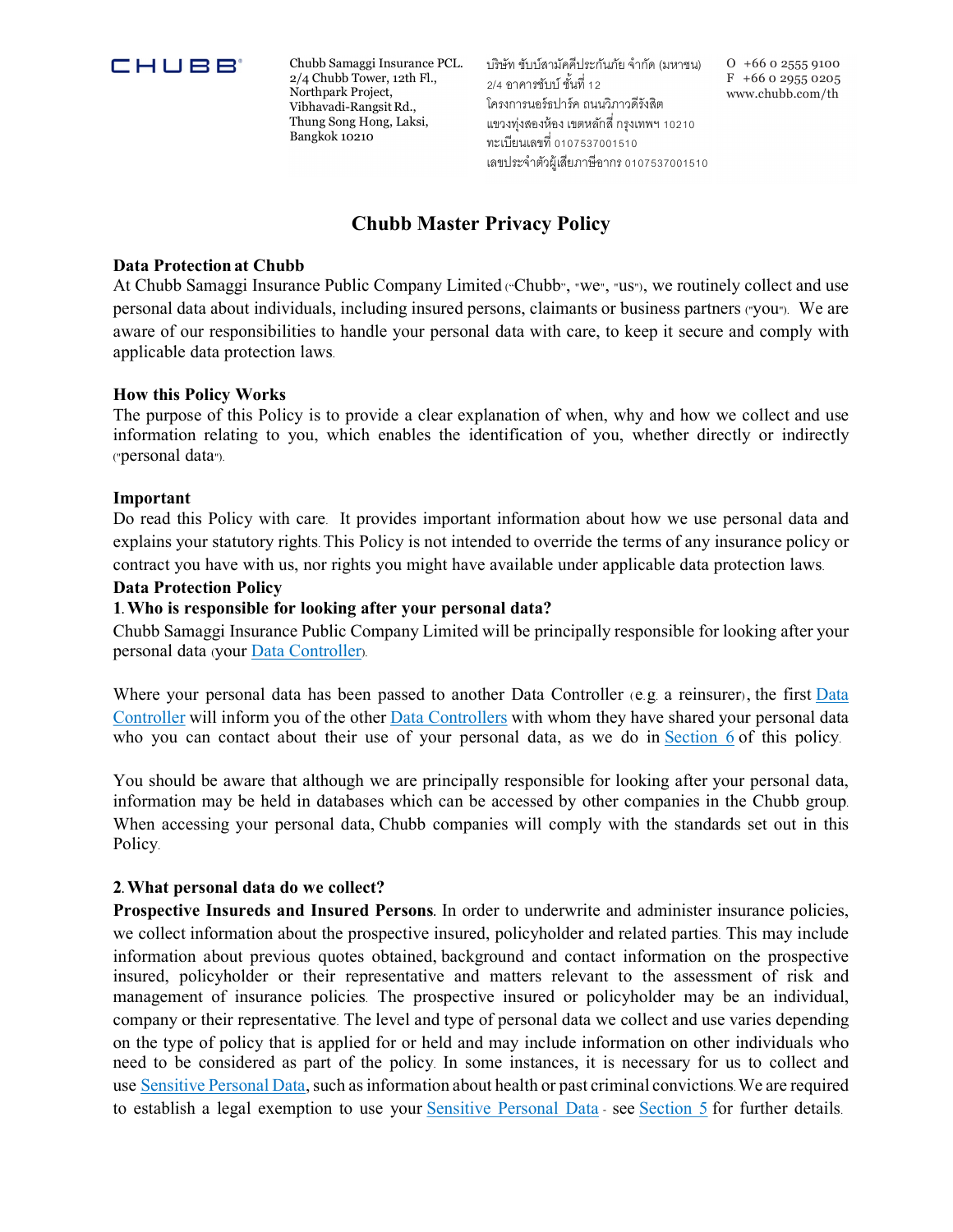If you are an insured person, from time to time you may need to provide us with the personal data of third parties, for example an injured third party in relation to a claim under a liability policy. Wherever possible, you should take steps to inform the third party that you need to disclose their details to us, identifying Chubb as your insurer. We will process their personal data in accordance with this Policy.

Claimants. If you are making a claim under a policy, we will collect your basic contact details together with information about the nature of your claim and any previous claims. If you are an insured person we will need to check details of the policy you are insured under and your claims history. Depending on the nature of your claim, it may be necessary for us to collect and use Sensitive Personal Data, such as details of personal injury you may have suffered during an accident.

Business Partners and Visitors. If you are a business partner, we will collect your business contact details. We may also collect information about your professional expertise and experience. We may collect your contact details if you visit our website, register for a newsletter or attend one of our events. If we collect personally identifiable information through our website, we will make it clear when we collect personal information and will explain what we intend to do with it.

For more information on what information we collect, please see Appendix 1.

# 3. When do we collect your personal data?

## Prospective Insureds and Insured Persons

- We will collect information from you directly when you apply for a policy.
- Information about you may also be provided to us by an insurance broker, your employer, family member or any other third person who may be applying for a policy which names or benefits you.
- We may collect information about you from other sources where we believe this is necessary to manage effective underwriting of the risk associated with a policy and/or helping fight financial crime. These other sources may include public registers and databases managed by credit reference agencies, government agencies such as the Department of Land Transport and the Revenue Department, and other reputable organisations.

## **Claimants**

- We will collect information from you when you notify us of a claim. You might make a claim to us directly or through your representative or through your broker or one of our representatives who manage claims on our behalf.
- We may also collect information about you if the claim is made by another person who has a close relationship with you or is otherwise linked to the claim - for example if the policyholder is your employer, or if you are the subject of a third party claim.
- We may also be provided with information by your lawyers (or acting on behalf of your employer).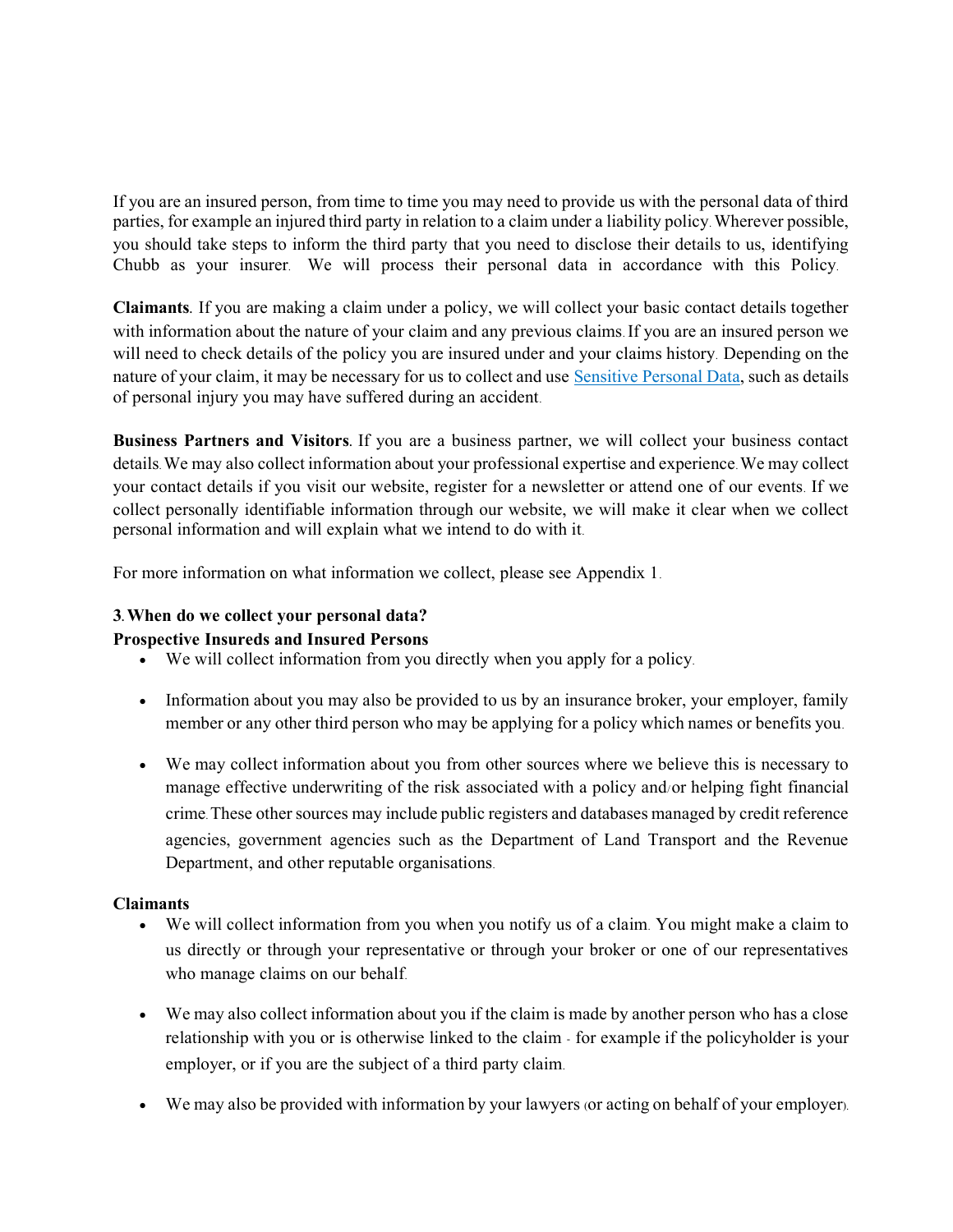We may collect information from other sources where we believe this is necessary to assist in validating claims and/or fighting financial crime. This may include consulting public registers, social media and other online sources, credit reference agencies and other reputable organisations.

#### Business Partners and Visitors

- We will collect information about you if you or your company provides your contact or other information to us in the course of working with us, either directly as a business partner or as a representative of your company.
- We may also collect information about you if you attend meetings, events or conferences that we organise, contact us through our website or sign up to one of our newsletters or bulletin services.
- We may collect information from other public sources (e.g. your employer's website) where we believe this is necessary to help manage our relationships with our business partners.

## 4. What do we use your personal data for?

Prospective Insureds and Insured Persons. If you are a prospective insured or an insured person we will use your personal data to consider an application for an insurance policy, assess and evaluate risk, and subject to applicable terms and conditions, provide you with a policy. If we have provided you with your policy we will use your personal data to administer your policy, deal with your queries, and manage the renewal process. We will also need to use your personal data for regulatory purposes associated with our legal and regulatory obligations as a provider of insurance.

Claimants. If you are a claimant we will use your personal data to assess the merits of your claim and potentially to pay out a settlement. We may also need to use your personal data to evaluate the risk of potential fraud. If you are also an insured person, we will use personal data related to your claim to inform the renewal process and potentially future policy applications.

Business Partners and Visitors. If you are a business partner we will use your personal data to manage our relationship with you, including sending you marketing materials ( where we have appropriate permissions) and to invite you to events. Where relevant, we will use your personal data to deliver or request the delivery of services, and to manage and administer our contract with you or with your employer. If you are a visitor, we will use your personal data; typically, to register for certain areas of our website, enquire for further information, distribute requested reference materials, or invite you to one of our events.

Data analytics. We routinely analyse information in our various systems and databases to help improve the way we run our business, to provide a better service and to enhance the accuracy of our risk and other actuarial models. We take steps to protect privacy by aggregating and where appropriate anonymising data fields before allowing information to be available for analysis.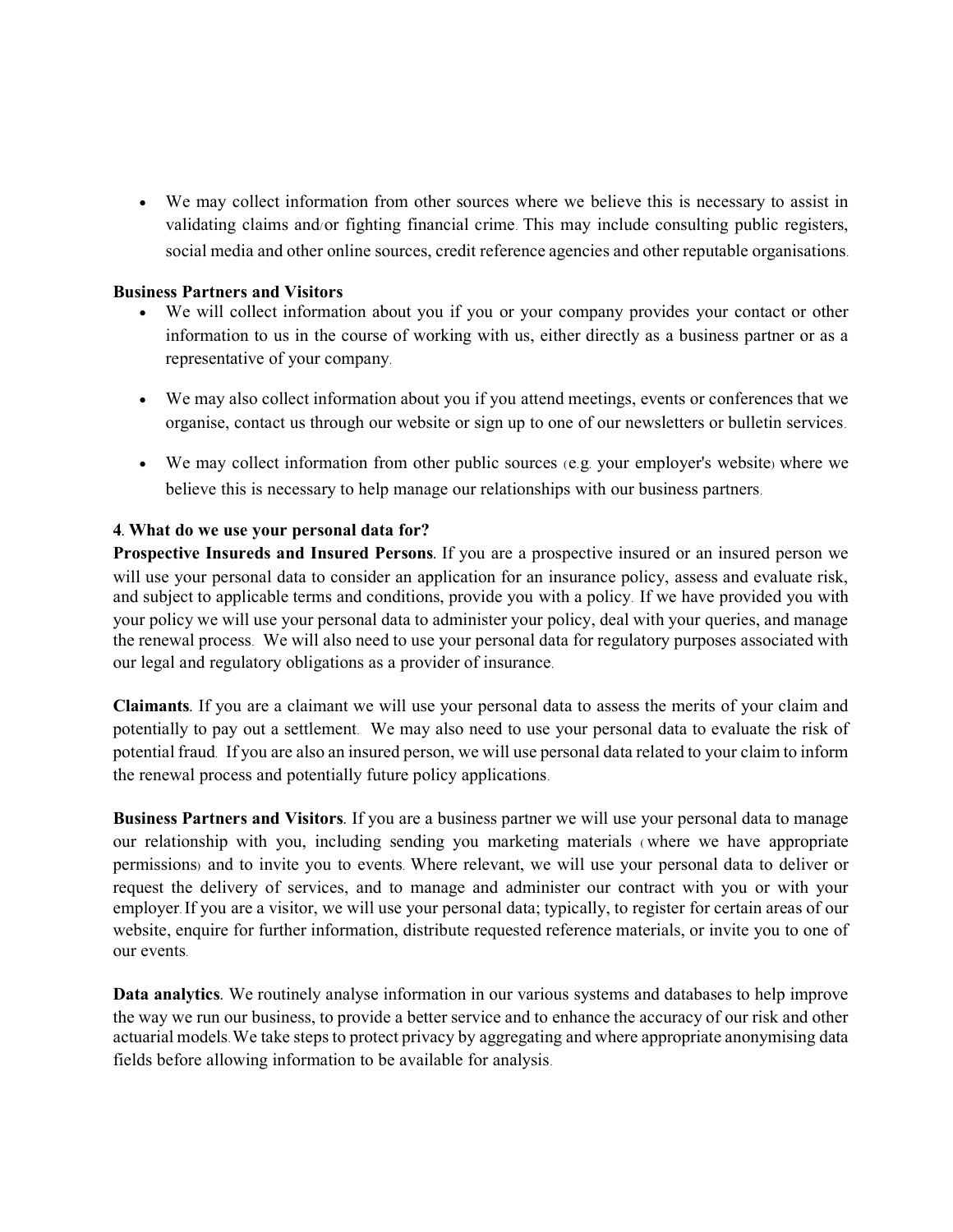## 5. Protecting your privacy

We will make sure that we only use your personal data for the purposes set out in Section 4 and in Appendix 2 where we are satisfied that:

- you have provided your consent to us using the data in that way
- our use of your personal data is necessary to perform a contract or take steps to enter into a contract with you (e.g. to manage your insurance policy)
- our use of your personal data is necessary to comply with a relevant legal or regulatory obligation that we have (e.g. to comply with OIC requirements)
- our use of your personal data is necessary to support 'legitimate interests' that we have as a business (for example, to improve our products, or to carry out analytics across our datasets), provided it is conducted at all times in a way that is proportionate, and that respects your privacy rights.

Before collecting and/or using any Sensitive Personal Data we will establish a lawful exemption which will allow us to use that information. If your Sensitive Personal Data is collected on a form (including on a website) or over the telephone, further information about the exemption may be provided on that form. This exemption will typically be:

- your explicit consent (if this is specifically requested from you on a data collection form, in language which references your consent);
- the establishment, exercise or defence by us or third parties of legal claims; or
- a specific exemption provided by law.

PLEASE NOTE. If you provide your explicit consent to permit us to process your Sensitive Personal Data, you may withdraw your consent to such processing at any time. However, you should be aware that if you choose to do so we may be unable to continue to provide insurance services to you (and where you withdraw consent to an insurer's or reinsurer's use it may not be possible for the insurance cover to continue) . This may mean that your policy needs to be cancelled. If you choose to withdraw your consent we will tell you more about the possible consequences, including the effects of cancellation, (which may include that you have difficulties finding cover elsewhere), as well as any fees associated with cancellation. Please see Appendix 2 to find out more about the information we collect and use about you and why we believe it is appropriate to use that information for such activities.

## 6. Who do we share your personal data with?

We work with many third parties, to help manage our business and deliver services. These third parties may from time to time need to have access to your personal data.

For Prospective Insureds and Insured Persons these third parties may include:

• Brokers, Other Insurers / Reinsurers and Third Party Administrators who work with us to help manage the underwriting process and administer our policies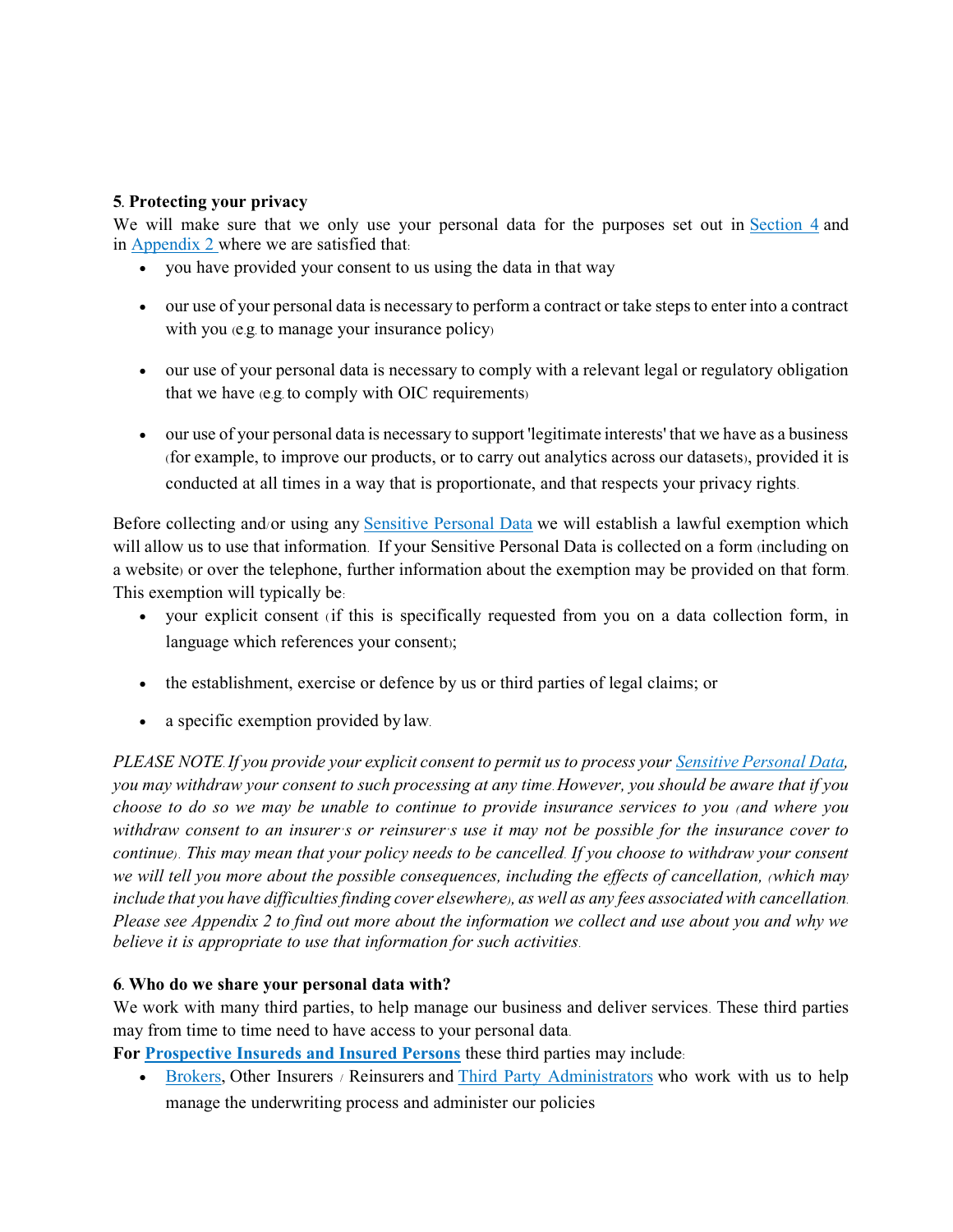- Service Providers, who help manage our IT and back office systems
- Our regulators, which includes the OIC, as well as other regulators and law enforcement agencies in Thailand and around the world
- Agencies and organisations working to prevent fraud in financial services
- Lawyers and other professional services firms

For Claimants this may include:

- Third Party Administrators who work with us to help manage the claims process
- Loss Adjusters and Claims Experts who help us assess and manage claims
- Service Providers, who help manage our IT and back office systems
- Assistance Providers, who can help provide you with assistance in the event of a claim
- Lawyers, who may be legal representatives for you, us or a third party claimant
- Agencies and organisations working to prevent fraud in financial services

We may be under legal or regulatory obligations to share your personal data with courts, regulators, law enforcement or in certain cases other insurers. If we were to sell part of our businesses we would need to transfer your personal data to the purchaser of such businesses.

Assistance Providers: these are a special category of service provider which we use to help provide you with emergency or other assistance in connection with certain policies (e.g. certain travel policies).

Brokers: insurance brokers arrange and negotiate insurance coverage of individuals or companies and deal directly with insurers, such as Chubb.

Claims Experts: these are experts in a particular field which is relevant to a claim, for example medicine, forensic accountancy, mediation or rehabilitation, who are engaged by Chubb to help us properly assess the merit and value of a claim, provide advice on its settlement, and advise on the proper treatment of claimants.

Data Controller: means a natural or juristic person (such as a company) which has the power and duty to make decisions regarding the collection, use or disclosure of personal data. For example, a Chubb entity which sells you an insurance policy will be your Data Controller as it determines how it will collect personal data from you, the scope of data which will be collected, and the purposes for which it will be used.

OIC: the OIC is the Office of Insurance Commission, which is an insurance regulatory body.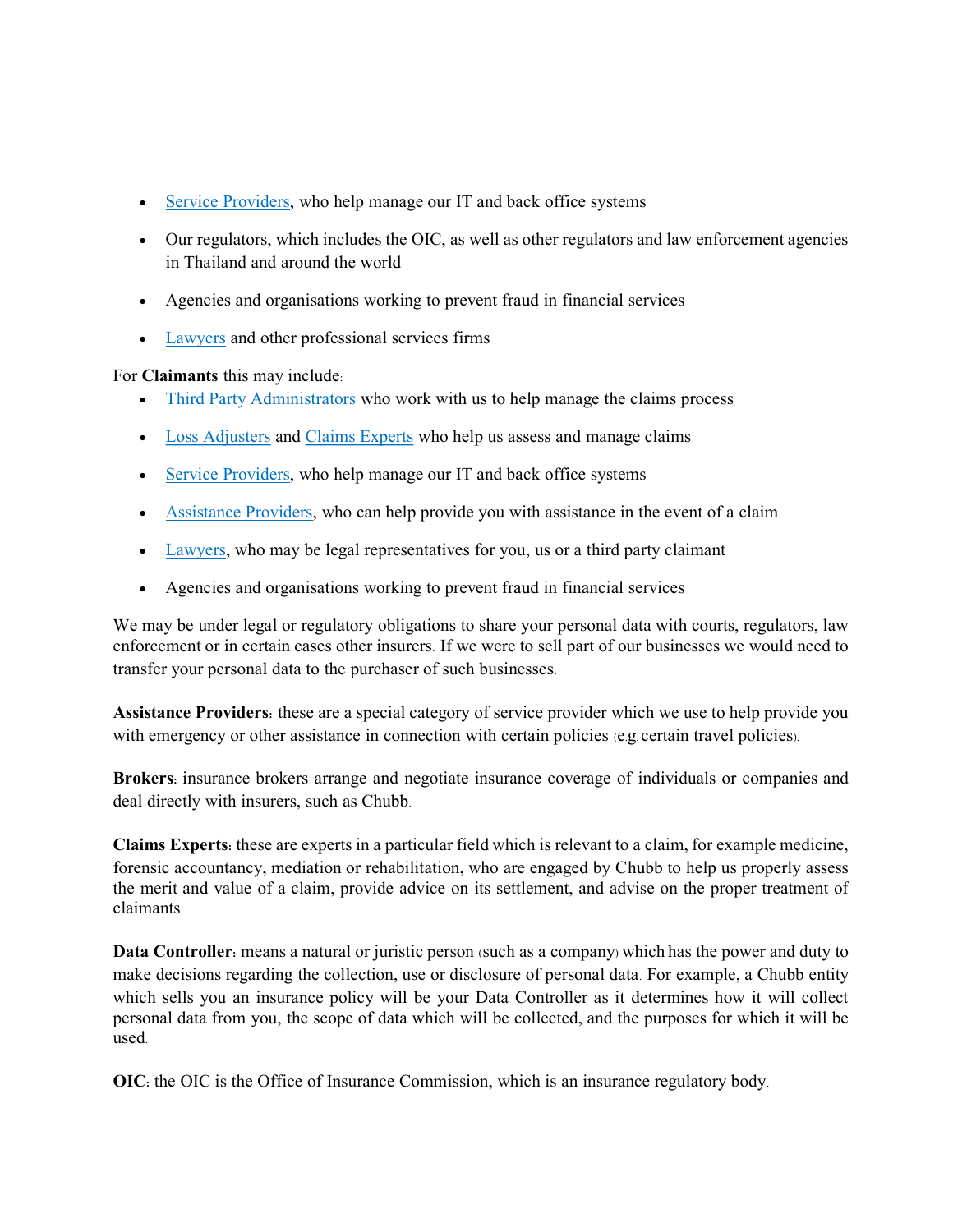Personal Data Protection Committee: the Personal Data Protection Committee regulates the processing of personal data by all organisations within Thailand.

Prospective Insured and Insured Person: we use this term to refer to prospective, active or former individual policyholders, as well as any individual who benefits from insurance coverage under one of our policies (for example, where an employee benefits from coverage taken out by their employer).

Loss Adjuster: these are an independent claims specialist which investigates complex or contentious claims on our behalf.

Other Insurers / Reinsurers: some policies are insured on a joint or "syndicate" basis. This means that a group of insurers (including us) will join together to write a policy. Policies may also be reinsured, which means that the insurer will purchase its own insurance, from a reinsurer, to cover some of the risk the insurer has underwritten in your policy. Chubb purchases reinsurance, and also acts as a reinsurer to other insurance firms.

Sensitive Personal Data: means any personal data relating to your health, disability, genetic or biometric data, criminal records, sexual behaviour, racial or ethnic origin, political opinions, religious or philosophical beliefs or trade union membership. At Chubb, (other than in the context of our employees, which is outside the scope of this Policy) we routinely only process Sensitive Personal Data relating to health or criminal records.

Service Providers: these are a range of third parties to whom we outsource certain functions of our business. For example, we have service providers who help us manage our IT and back office systems. Some of these providers use 'cloud based' IT applications or systems, which means that your personal data will be hosted on their servers, but under our control and direction. We require all our service providers to respect the confidentiality and security of personal data.

Lawyers: we frequently use lawyers to advise on complex or contentious claims or to provide us with non-claims related legal advice. In addition, if you are a claimant you may be represented by your own lawyer(s).

Third Party Administrators (or TPAs): these are companies outside the Chubb group which administer the underwriting of policies, the handling of claims, or both, on our behalf. We require all TPAs to ensure that your personal data is handled lawfully, and in accordance with this Policy and our instructions.

#### 7. Direct Marketing

We may use your personal data to send you direct marketing communications about our insurance products or our related services. This may be in the form of email, post, SMS, telephone or targeted online advertisements.

In most cases our processing of your personal data for marketing purposes is based on our legitimate interests to provide information you might find helpful to manage your insured risks, insurance renewals and other products, services and offers that may be of interest to you, although in some cases (such as where required by law) it may be based on your consent. You have a right to prevent direct marketing of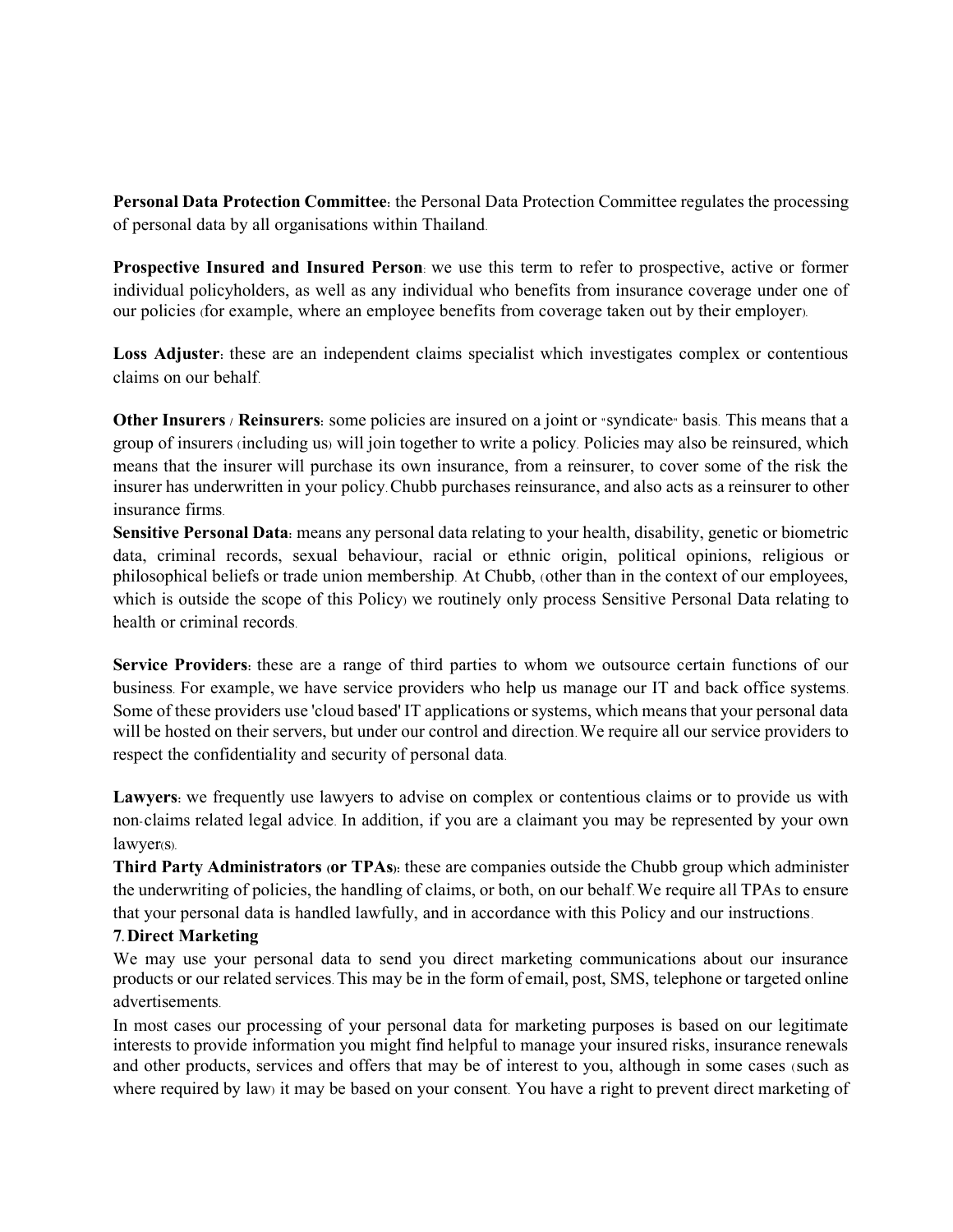any form at any time - this can be exercised by following the opt-out links in electronic communications or by contacting us using the details set out in Section 11.

We take steps to limit direct marketing to a reasonable and proportionate level and to send you communications which we believe may be of interest or relevance to you, based on the information we have about you.

#### 8. International Transfers

From time to time we may need to share your personal data with members of the Chubb group who may be based outside Thailand. We may also allow our Service Providers or Assistance Providers, who may be located outside Thailand, access to your personal data. We may also make other disclosures of your personal data overseas, for example if we receive a legal or regulatory request from a foreign law enforcement body.

We will always take steps to ensure that any international transfer of information is carefully managed to protect your rights and interests:

- We will only transfer your personal data to countries which are recognised as providing an adequate level of legal protection or where we can be satisfied that alternative arrangements are in place to protect your privacy rights,
- Transfers within the Chubb group of companies will be covered by standards of protection designed to ensure that your personal data receives an adequate and consistent level of protection wherever it is transferred within the Chubb group,
- Transfers to Service Providers and other third parties will be protected by contractual commitments and where appropriate further assurances, such as certification schemes,
- Any requests for information we receive from law enforcement or regulators will be carefully checked before personal data is disclosed.

You have the right to ask us for more information about the safeguards we have put in place as mentioned above. Contact us as set out in  $Section 11$  if you would like further information.

#### 9. How long do we keep your personal data?

We will retain your personal data for as long as is reasonably necessary for the purposes listed in Section  $\frac{4}{1}$  of this Policy. In some circumstances we may retain your personal data for longer periods of time, for instance where we are required to do so in accordance with legal, regulator, tax or accounting requirements.

In specific circumstances we may also retain your personal data for longer periods of time so that we have an accurate record of your dealings with us in the event of any complaints or challenges, or if we reasonably believe there is a prospect of litigation relating to your personal data or dealings.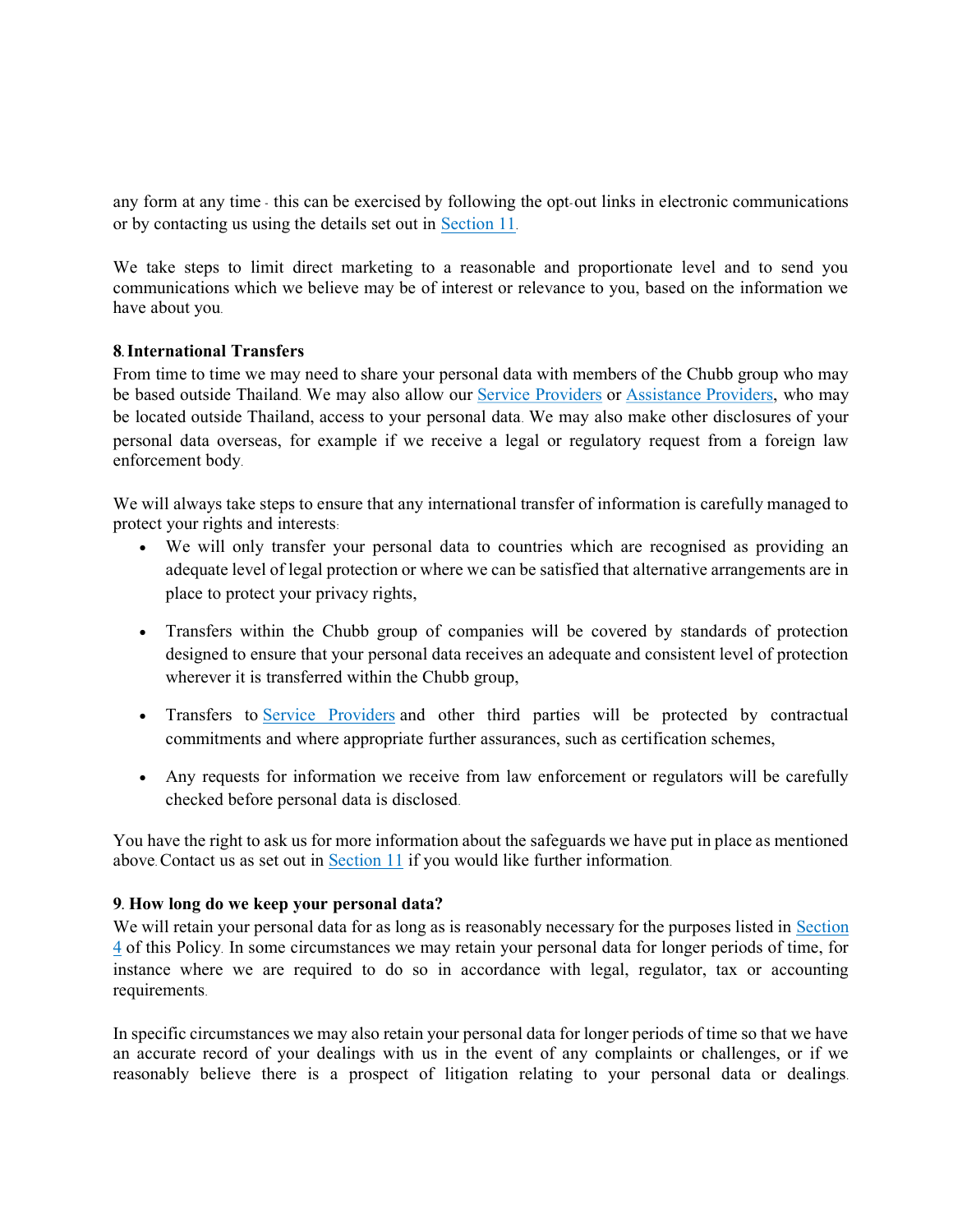Where your personal data is no longer required we will ensure it is either securely deleted or stored in a way which means it will no longer be used by the business.

### 10. What are your rights

You have a number of rights in relation to your personal data.

You may request access to your data, correction of any mistakes in your data, erasure of records where no longer required, restriction on the processing of your data, objection to the processing of your data, data portability and various information in relation to the basis for international transfers. You may also exercise a right to complain to the Personal Data Protection Committee. More information about each of these rights can be found by clicking on the relevant link or by referring to the table set out further below.

To exercise your rights you may contact us as set out in Section 11. Please note the following if you do wish to exercise these rights:

| Right          | What this means                                                                                                                                                                    |
|----------------|------------------------------------------------------------------------------------------------------------------------------------------------------------------------------------|
|                | You can ask us to:                                                                                                                                                                 |
|                | confirm whether we are processing your personal data; and                                                                                                                          |
| <b>Access</b>  | give you a copy of that data.                                                                                                                                                      |
|                | We may not have to comply with a request where it is permitted by law or pursuant to                                                                                               |
|                | a court order, and such access would adversely affect the rights and freedoms of other                                                                                             |
|                | persons.                                                                                                                                                                           |
|                | You can ask us to rectify inaccurate personal data.                                                                                                                                |
| Rectification  | We may seek to verify the accuracy of the data before rectifying it.                                                                                                               |
|                | You can ask us to erase your personal data, but only where.                                                                                                                        |
|                | It is no longer needed for the purposes for which it was collected; or                                                                                                             |
| <b>Erasure</b> | You have withdrawn your consent (where the data processing was based on<br>consent); or                                                                                            |
|                | Following a successful right to object (see 'Objection' below); or                                                                                                                 |
|                | It has been processed unlawfully.                                                                                                                                                  |
|                | We are not required to comply with your request to erase your personal data if the<br>processing of your personal data is necessary.<br>For compliance with a legal obligation; or |
|                | For the establishment, exercise or defence of legal claims.                                                                                                                        |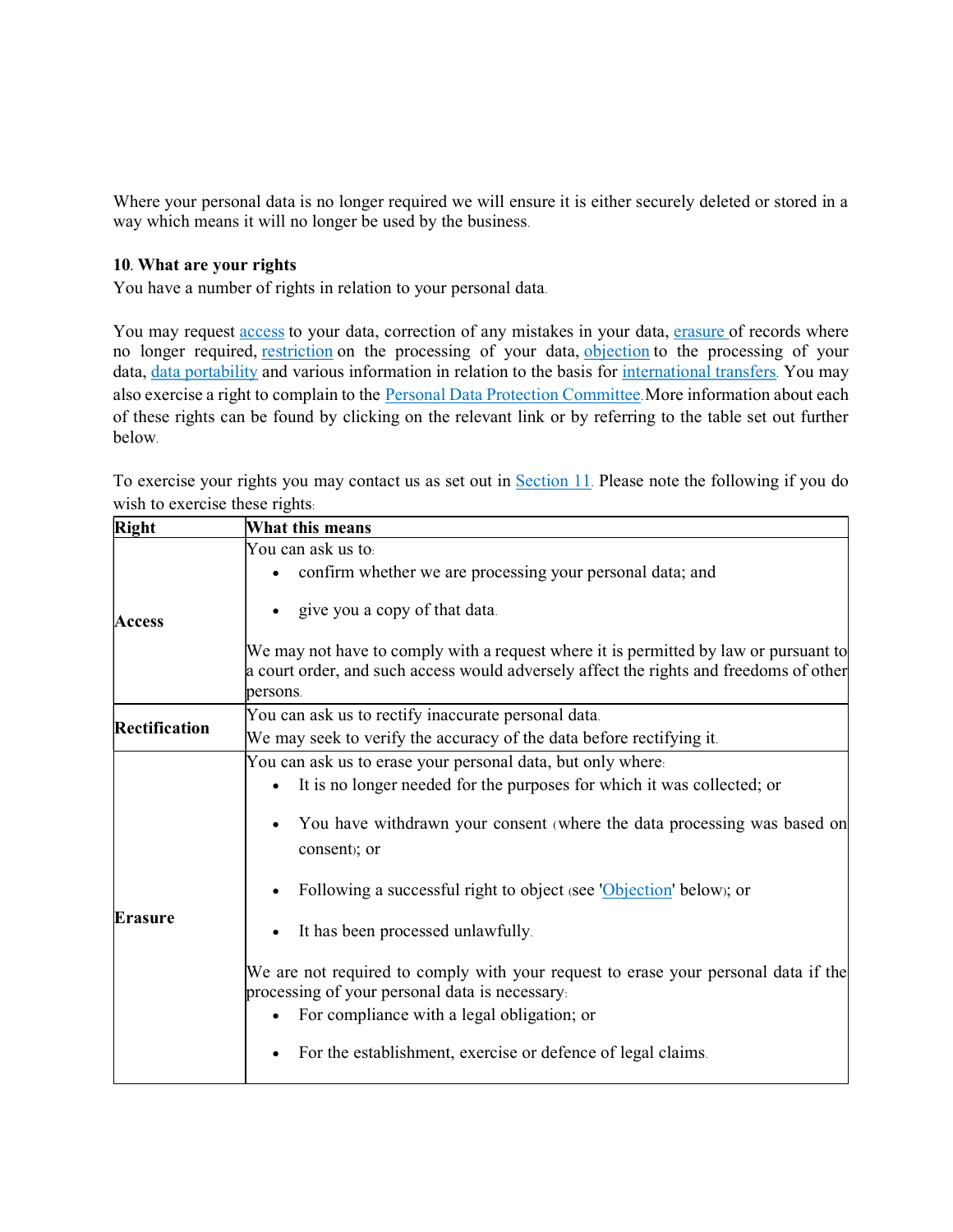|                                     | There are certain other circumstances in which we are not required to comply with<br>your erasure request, although these two are the most likely circumstances in which<br>we would deny that request.                                                                                                                                                                                                                                                                                                                                                                                                                                                                                                                 |  |  |
|-------------------------------------|-------------------------------------------------------------------------------------------------------------------------------------------------------------------------------------------------------------------------------------------------------------------------------------------------------------------------------------------------------------------------------------------------------------------------------------------------------------------------------------------------------------------------------------------------------------------------------------------------------------------------------------------------------------------------------------------------------------------------|--|--|
| <b>Restriction</b>                  | You can ask us to restrict (i.e. keep but not use) your personal data, but only where.<br>Its accuracy is contested (see Rectification), to allow us to verify its accuracy;<br>or<br>The processing is unlawful, but you do not want it erased; or<br>it is no longer needed for the purposes for which it was collected, but we still<br>need it to establish, exercise or defend legal claims; or<br>You have exercised the right to object, and verification of overriding grounds<br>is pending.<br>We can continue to use your personal data following a request for restriction, where.<br>we have your consent; or<br>$\bullet$<br>to establish, exercise or defend legal claims; or<br>where permitted by law. |  |  |
| Portability                         | You can ask us to provide your personal data to you in a structured, commonly used,<br>machine-readable format, or you can ask to have it 'ported' directly to another Data<br>Controller, but in each case only where.<br>the processing is based on your consent or on the performance of a contract<br>$\bullet$<br>with you;<br>the processing is carried out by automated means; and<br>the provision or porting would not violate the rights and freedoms of other<br>persons.                                                                                                                                                                                                                                    |  |  |
| Objection                           | You can object to any processing of your personal data which has our 'legitimate<br>interests' as its legal basis, if you believe your fundamental rights and freedoms<br>legitimate<br>outweigh<br>interests.<br>our<br>Once you have objected, we have an opportunity to demonstrate that we have<br>compelling legitimate interests which override your rights and freedoms.                                                                                                                                                                                                                                                                                                                                         |  |  |
| Personal<br>Protection<br>Committee | You have a right to lodge a complaint with the Personal Data Protection Committee<br>processing<br><b>Data</b> about<br>of<br>personal<br>data.<br>our<br>your<br>We ask that you please attempt to resolve any issues with us first although you have a<br>right to contact the Personal Data Protection Committee at any time.                                                                                                                                                                                                                                                                                                                                                                                        |  |  |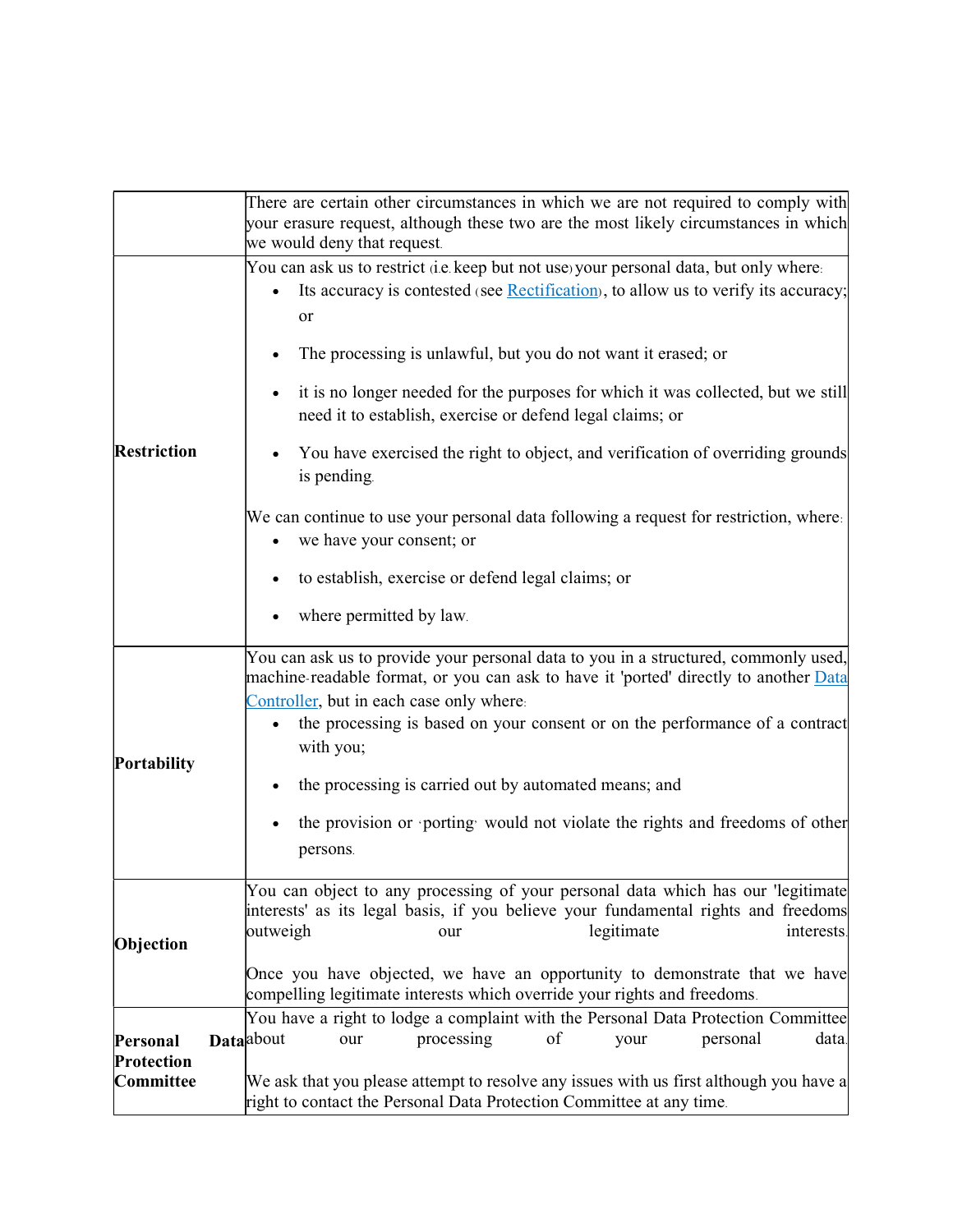| <b>Identity</b>   | We take the confidentiality of all records containing personal data seriously, and<br>reserve the right to ask you for proof of your identity if you make a request in respect<br>of such records.                                                                                                                                                                                                                        |
|-------------------|---------------------------------------------------------------------------------------------------------------------------------------------------------------------------------------------------------------------------------------------------------------------------------------------------------------------------------------------------------------------------------------------------------------------------|
| <b>Timescales</b> | We aim to respond to any valid requests within one month unless it is particularly<br>complicated or you have made several requests in which case we aim to respond within<br>three months. We will let you know if we are going to take longer than one month. We<br>might ask you if you can tell us what exactly you want to receive or are concerned<br>about. This will help us to action your request more quickly. |

## 11. Contact and complaints

The primary point of contact for all issues arising from this Policy, including requests to exercise data subject rights, is our Data Protection Officer.

The Data Protection Officer can be contacted in the following ways:

## Email:

dpo.th@chubb.com

## Write to:

Data Protection Officer,

Chubb Samaggi Insurance PCL, 2/4 Chubb Tower, 12<sup>th</sup> Fl., Northpark Project, Vibhavadi-Rangsit Rd, Thung Song Hong, Laksi, Bangkok 10210

## Web form

If you have a complaint or concern about how we use your personal data, please contact us in the first instance and we will attempt to resolve the issue as soon as possible. You also have a right to lodge a complaint with the Personal Data Protection Committee at any time. Updated April 2020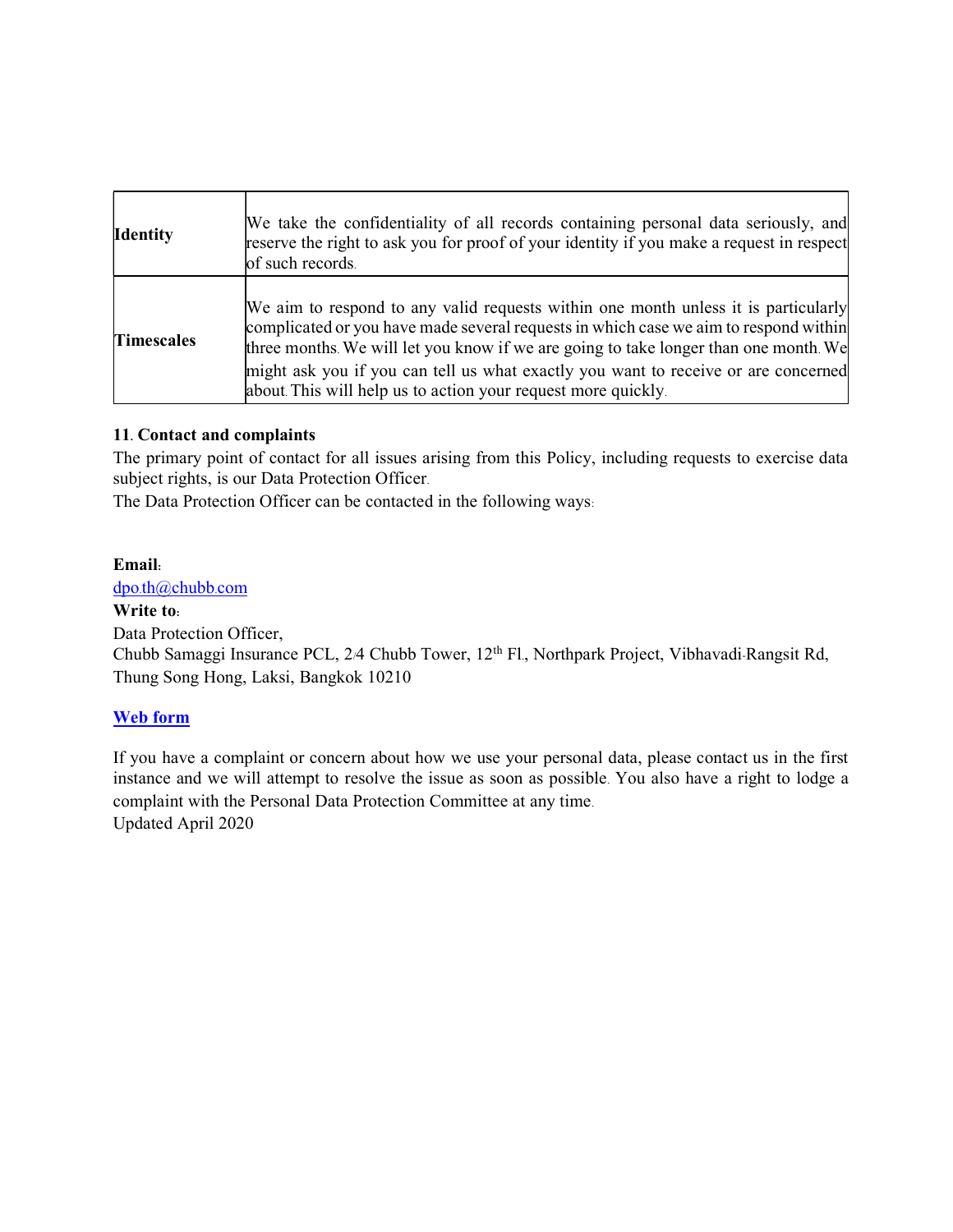## Appendix 1 – Categories of Personal Data

| <b>Information</b>      | Details of information that we typically capture                              |  |  |
|-------------------------|-------------------------------------------------------------------------------|--|--|
| type                    |                                                                               |  |  |
|                         |                                                                               |  |  |
|                         |                                                                               |  |  |
|                         | <b>Prospective Insureds and Insured Persons</b>                               |  |  |
|                         |                                                                               |  |  |
|                         |                                                                               |  |  |
|                         |                                                                               |  |  |
| <b>Contact Details</b>  | Name, address, telephone number, email address                                |  |  |
|                         |                                                                               |  |  |
|                         |                                                                               |  |  |
| Identification          | Identity card number, passport number, work permit number                     |  |  |
| <b>Information</b>      |                                                                               |  |  |
|                         |                                                                               |  |  |
|                         |                                                                               |  |  |
|                         |                                                                               |  |  |
| <b>Policy</b>           | Policy number, relationship to the policyholder, details of policy including  |  |  |
| <b>Information</b>      | insured amount, exceptions etc, previous claims                               |  |  |
|                         |                                                                               |  |  |
|                         |                                                                               |  |  |
| Personal<br><b>Risk</b> | Gender, date of birth, claims history.                                        |  |  |
| <b>Information</b>      |                                                                               |  |  |
|                         |                                                                               |  |  |
|                         | Vehicle registration number                                                   |  |  |
|                         |                                                                               |  |  |
|                         |                                                                               |  |  |
|                         |                                                                               |  |  |
|                         | Professional history or CV                                                    |  |  |
|                         |                                                                               |  |  |
|                         |                                                                               |  |  |
|                         | Publicly available information                                                |  |  |
|                         |                                                                               |  |  |
|                         |                                                                               |  |  |
|                         | Schedule of possessions, property construction, physical condition, security, |  |  |
|                         | fire protection and value                                                     |  |  |
|                         |                                                                               |  |  |
|                         |                                                                               |  |  |
|                         |                                                                               |  |  |
|                         | Travel information                                                            |  |  |
|                         |                                                                               |  |  |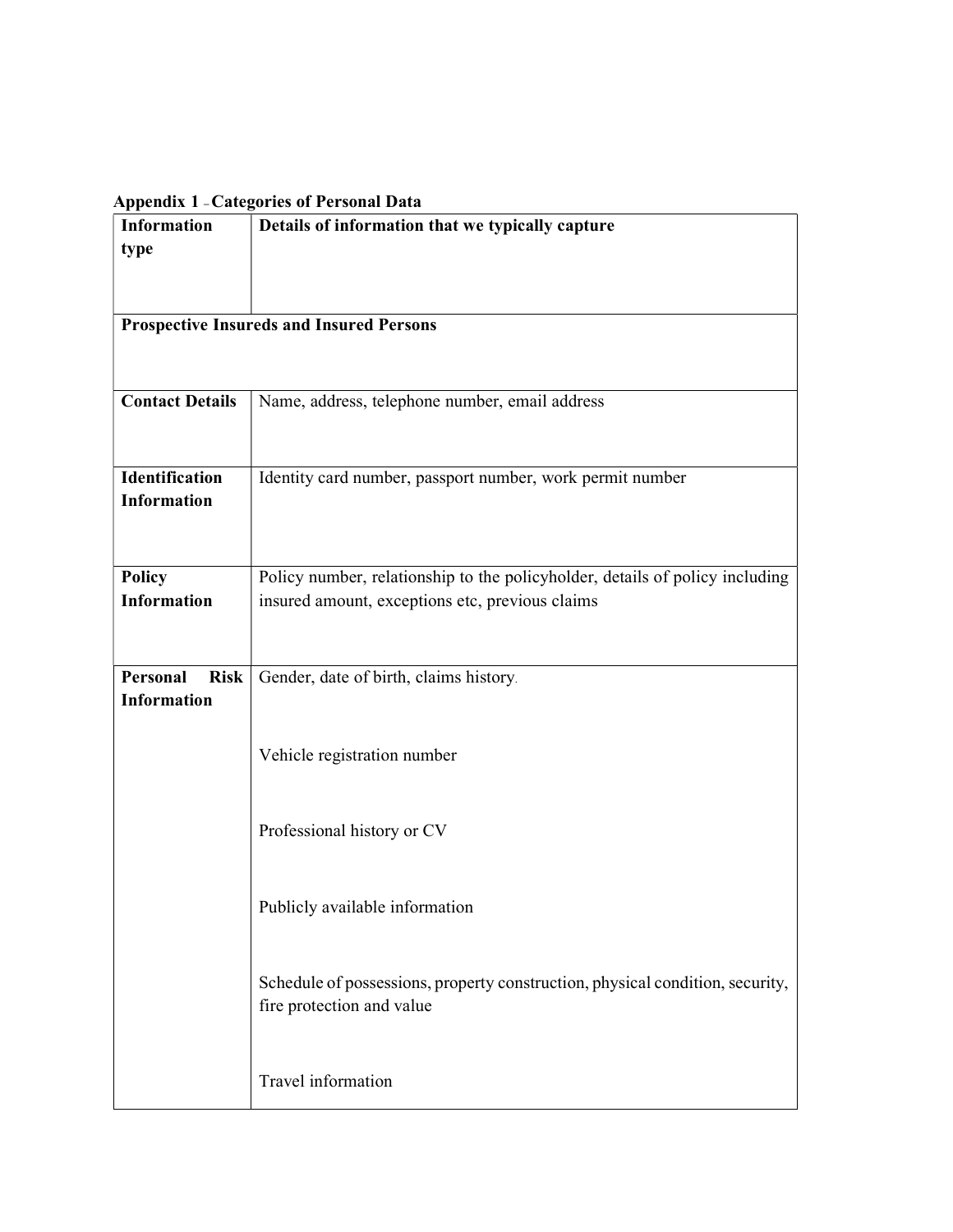|                                             | <b>Sensitive Data</b>                                                                                                                                                                                           |
|---------------------------------------------|-----------------------------------------------------------------------------------------------------------------------------------------------------------------------------------------------------------------|
|                                             | Health data - eg physical and mental conditions, medical history and<br>procedures, relevant personal habits                                                                                                    |
| <b>Financial</b>                            | Bank account details (where you are the payer of the policy premium) or                                                                                                                                         |
| <b>Information</b>                          | credit card data used for billing                                                                                                                                                                               |
|                                             |                                                                                                                                                                                                                 |
| <b>Marketing</b>                            | Name, email address, interests / marketing list assignments, record of<br>permissions or marketing objections, website data (including online account<br>details, IP address and browser generated information) |
|                                             |                                                                                                                                                                                                                 |
| <b>Claimant</b>                             |                                                                                                                                                                                                                 |
| <b>Contact Details</b>                      | Name, address, telephone number, email address                                                                                                                                                                  |
| <b>Identification</b><br><b>Information</b> | Identity card number, passport number, work permit number                                                                                                                                                       |
| Financial                                   | Bank account details used for payment                                                                                                                                                                           |
| <b>Anti-fraud Data</b>                      | Address, history of fraudulent claims, details of incident giving rise to claim                                                                                                                                 |
| <b>Business Partners and Visitors</b>       |                                                                                                                                                                                                                 |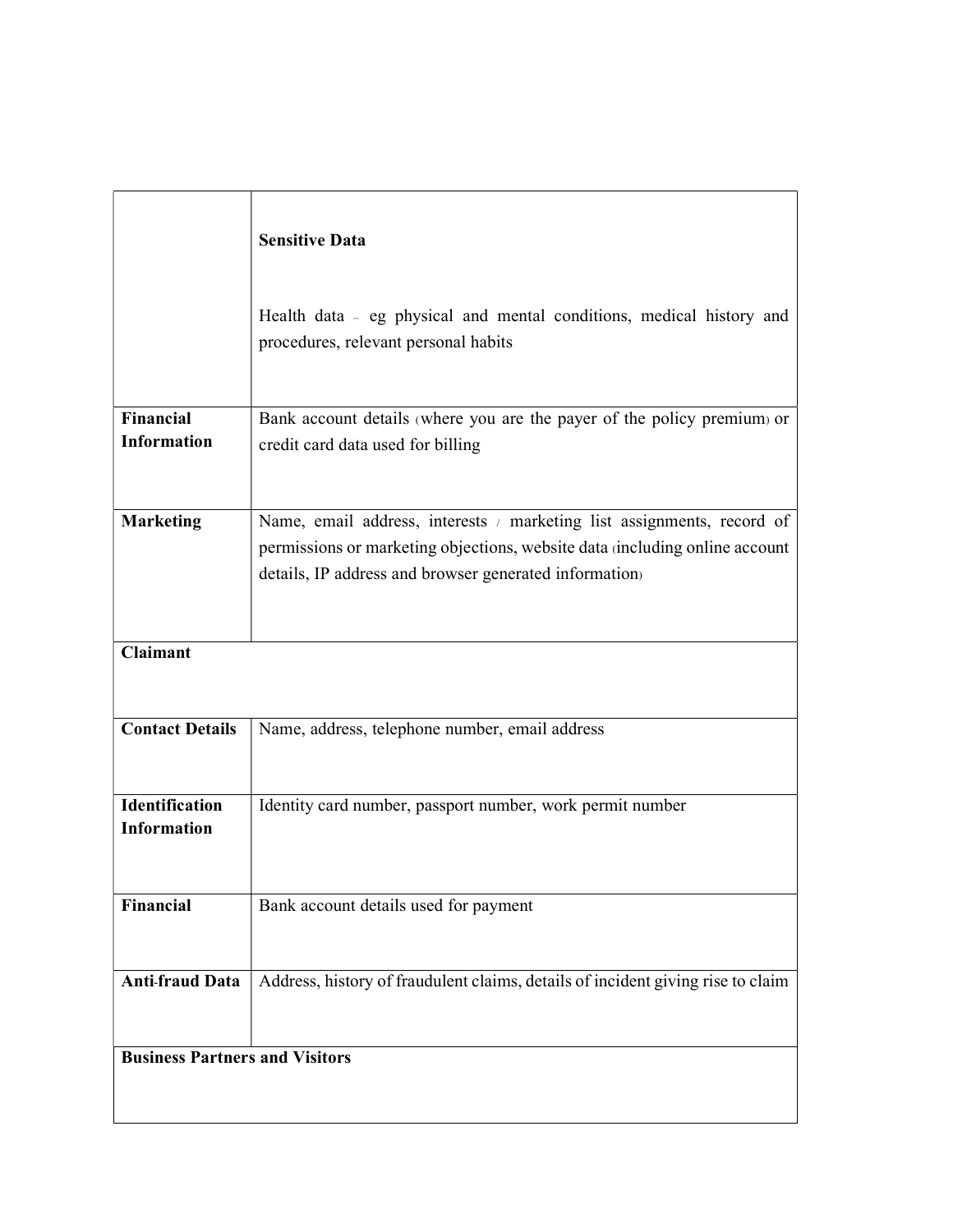| <b>Contact Details</b> | Name, work address, work email, work telephone numbers, job title                                                                                                                                                         |
|------------------------|---------------------------------------------------------------------------------------------------------------------------------------------------------------------------------------------------------------------------|
| <b>Marketing</b>       | Name, job title, email address, interests / marketing list assignments, record<br>of permissions or marketing objections, website data (including online<br>account details, IP address and browser generated information |
| <b>Office Visitor</b>  | Name, job title, email address, telephone number, CCTV images, dietary<br>preferences (for events), disability data (voluntarily provided)                                                                                |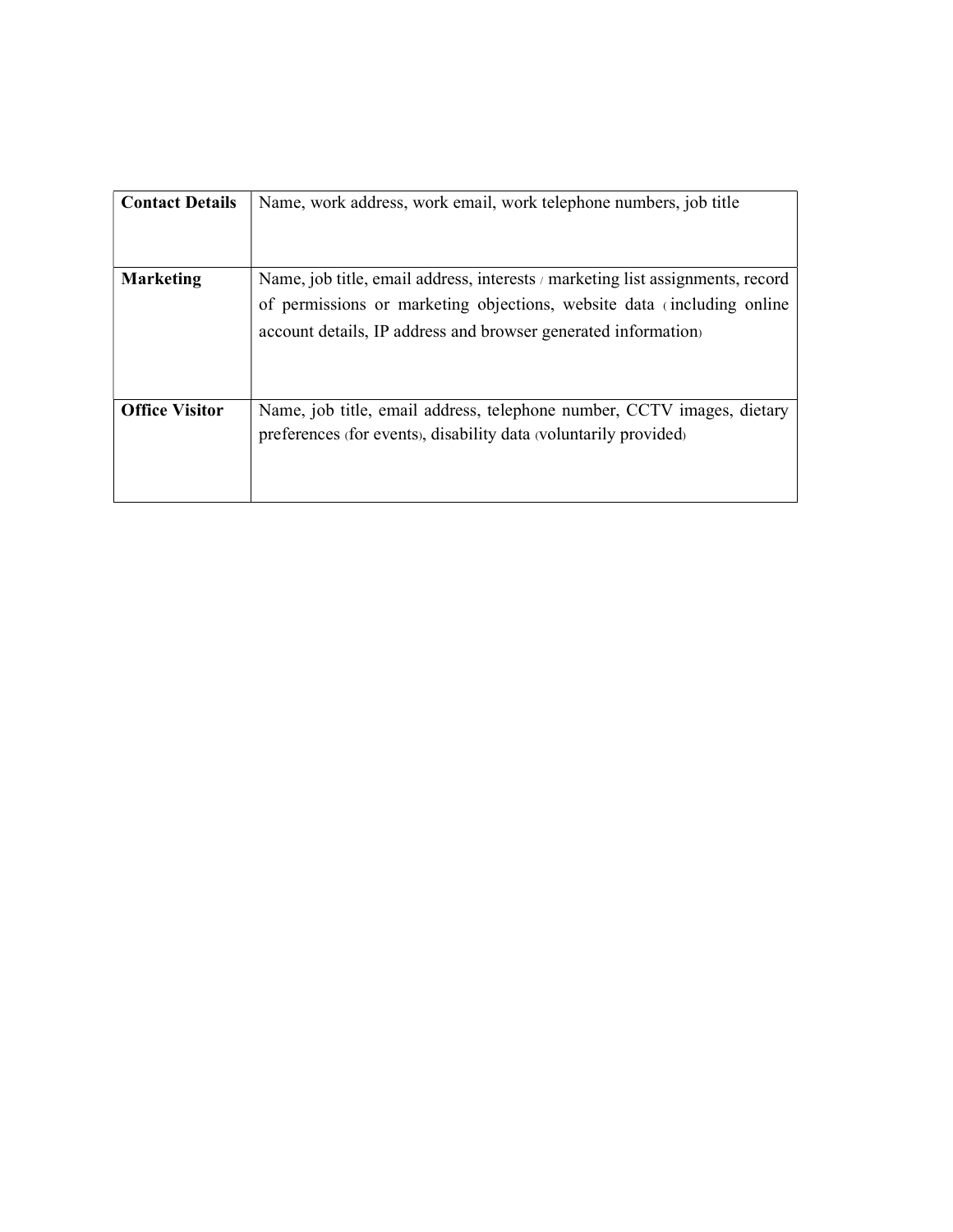Appendix 2 – Legal Basis for Processing

| . .<br><b>Activity</b>                                   | 0<br>Type of information<br>collected           | The basis on which<br>we use the<br>information                    | Who we may<br>disclose the<br>information to |
|----------------------------------------------------------|-------------------------------------------------|--------------------------------------------------------------------|----------------------------------------------|
|                                                          | <b>Prospective Insureds and Insured Persons</b> |                                                                    |                                              |
| Set up a<br>record on our<br>systems                     | <b>Contact Details</b><br>$\bullet$             | Performance<br>$\bullet$<br>of a contract                          | Service<br>$\bullet$<br>Providers            |
|                                                          | Identification<br>$\bullet$<br>Information      | Legitimate<br>$\bullet$<br>interests (to<br>ensure we              |                                              |
|                                                          | Policy Information                              | have an<br>accurate<br>record of all                               |                                              |
|                                                          | Personal Risk<br>Information                    | Insured<br>Persons we<br>cover)                                    |                                              |
| Carry out<br>background,<br>sanction and<br>fraud checks | <b>Contact Details</b><br>$\bullet$             | Legitimate<br>$\bullet$<br>interests (to<br>ensure that            | Service<br>$\bullet$<br>Providers            |
|                                                          | Identification<br>$\bullet$<br>Information      | Insured<br>Persons are<br>within our<br>acceptable<br>risk profile | Anti-fraud<br>databases                      |
|                                                          | Personal Risk<br>Information                    | and to assist<br>with the<br>prevention of<br>crime and<br>fraud)  |                                              |
|                                                          |                                                 |                                                                    |                                              |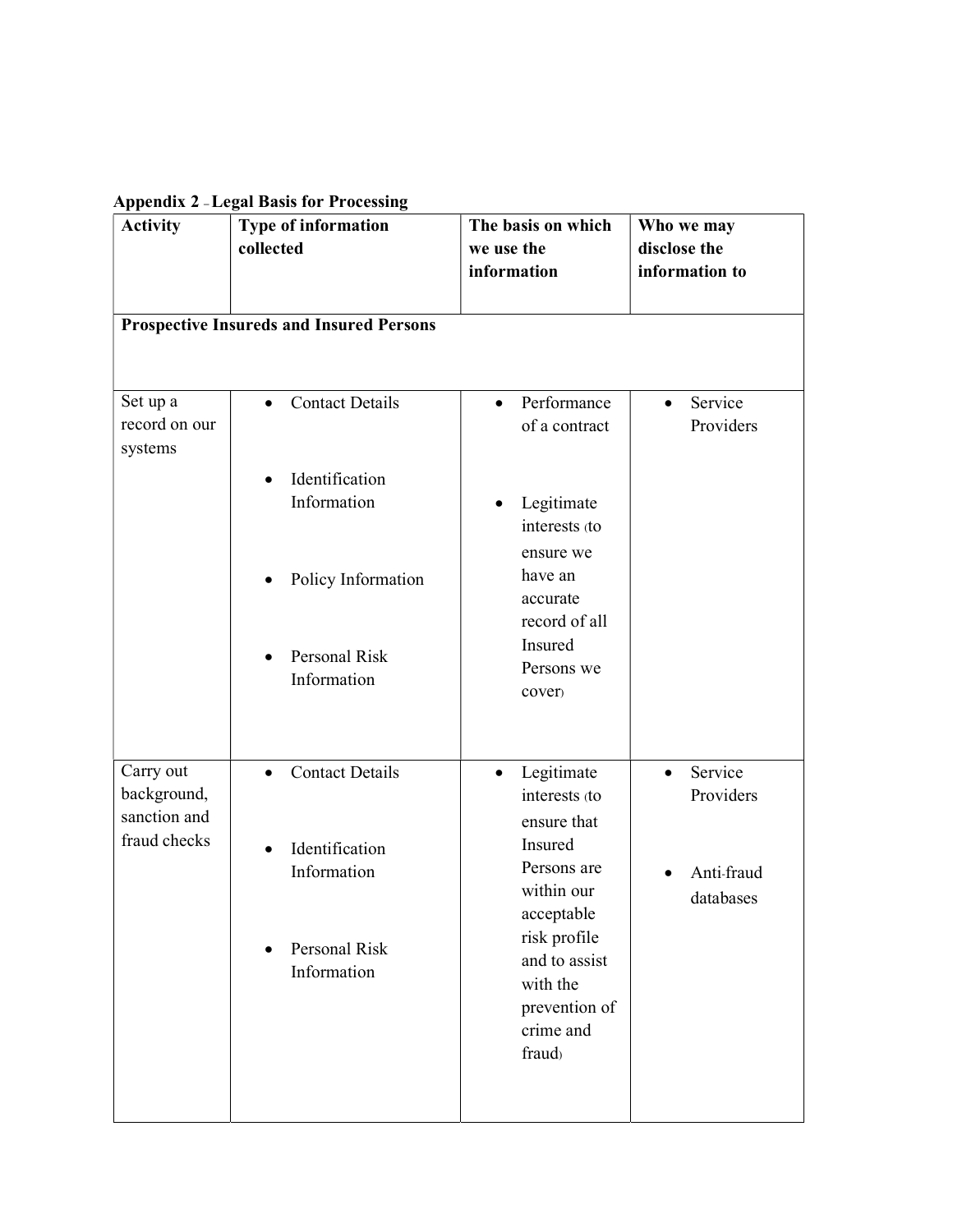|                                                            |                                           | Local law<br>exemption                                                                                |                                            |
|------------------------------------------------------------|-------------------------------------------|-------------------------------------------------------------------------------------------------------|--------------------------------------------|
| Consider the<br>underwriting<br>submission,<br>assess risk | Personal Risk<br>$\bullet$<br>Information | Take steps to<br>$\bullet$<br>enter into a<br>contract                                                | Third party<br>$\bullet$<br>administrators |
| and write<br>policy                                        | Health Data                               | Legitimate<br>interests (to<br>determine the                                                          | Other insurers/<br>reinsurers              |
|                                                            |                                           | likely risk<br>profile and<br>appropriate<br>level, cost<br>and type of<br>cover to<br>extend, if any | Service<br>providers                       |
|                                                            |                                           | If we have<br>specifically<br>asked for it,<br>your consent                                           |                                            |
| Manage<br>renewals                                         | <b>Contact Details</b>                    | Performance<br>of a contract                                                                          | Third Party<br>$\bullet$<br>Administrators |
|                                                            | Identification<br>Information             | Legitimate<br>interests (to<br>determine                                                              | Service<br>$\bullet$<br>Providers          |
|                                                            | Policy Information                        | whether to<br>extend cover<br>for a renewal<br>period, and if                                         |                                            |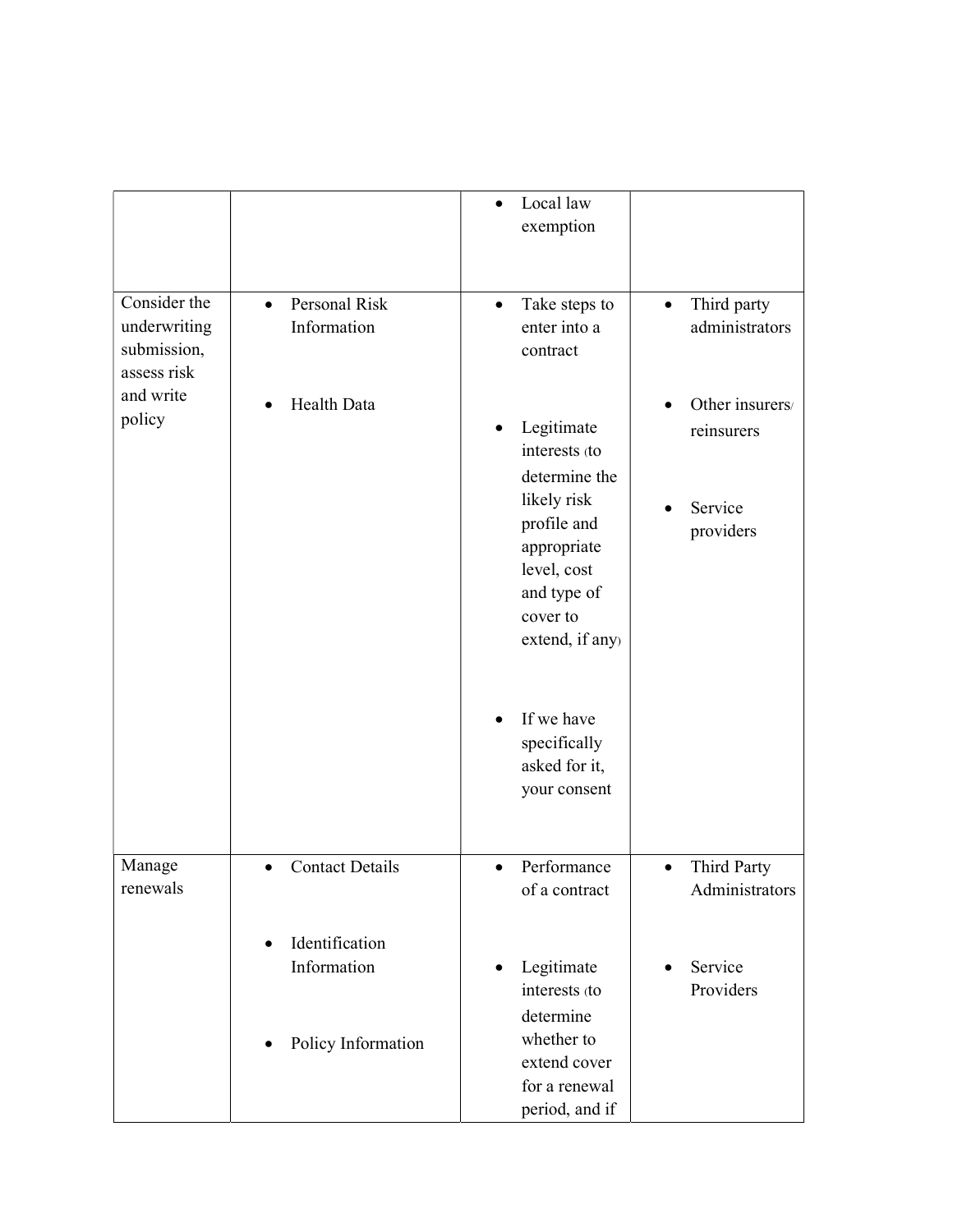|                | Personal Risk<br>$\bullet$          | so, on what              |                           |
|----------------|-------------------------------------|--------------------------|---------------------------|
|                | Information                         | terms)                   |                           |
|                |                                     |                          |                           |
|                |                                     |                          |                           |
|                |                                     |                          |                           |
|                | Health Data<br>$\bullet$            | If we have               |                           |
|                |                                     |                          |                           |
|                |                                     | specifically             |                           |
|                |                                     | asked for it,            |                           |
|                |                                     | your consent             |                           |
|                |                                     |                          |                           |
|                |                                     |                          |                           |
|                |                                     |                          |                           |
| Provide client | <b>Contact Details</b><br>$\bullet$ | Performance<br>$\bullet$ | Assistance<br>$\bullet$   |
| care,          |                                     | of a contract            | Providers                 |
| assistance and |                                     |                          |                           |
| support        |                                     |                          |                           |
|                | Policy Information<br>$\bullet$     |                          |                           |
|                |                                     |                          | Service                   |
|                |                                     |                          | Providers                 |
|                |                                     |                          |                           |
|                |                                     |                          |                           |
|                |                                     |                          |                           |
| Receive        | <b>Contact Details</b><br>$\bullet$ | Performance<br>$\bullet$ | <b>Banks</b><br>$\bullet$ |
| premiums and   |                                     | of a contract            |                           |
| payments       |                                     |                          |                           |
|                | Financial Information               |                          |                           |
|                |                                     |                          |                           |
|                |                                     |                          |                           |
|                |                                     |                          |                           |
| Marketing      | <b>Contact Details</b><br>$\bullet$ | Legitimate<br>$\bullet$  | Service<br>$\bullet$      |
|                |                                     | interests (to            | Providers                 |
|                |                                     |                          |                           |
|                |                                     | provide                  |                           |
|                | Financial Information               | Insured                  |                           |
|                |                                     | Persons with             |                           |
|                |                                     | information              |                           |
|                |                                     | about                    |                           |
|                |                                     | insurance                |                           |
|                |                                     | products or              |                           |
|                |                                     | services                 |                           |
|                |                                     |                          |                           |
|                |                                     | which may be             |                           |
|                |                                     | of interest)             |                           |
|                |                                     |                          |                           |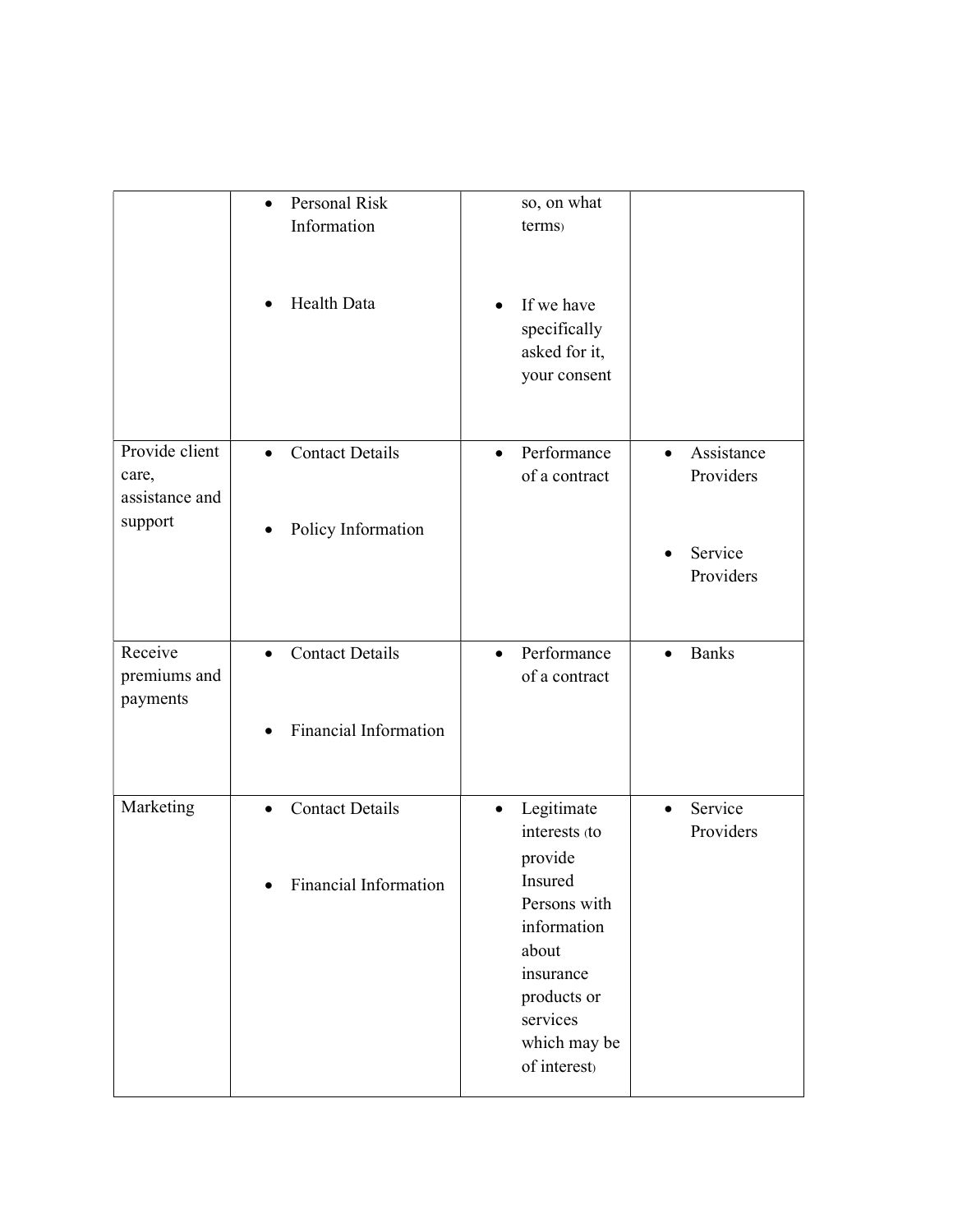|                                        |                                            | Consent                                                 |                                                      |
|----------------------------------------|--------------------------------------------|---------------------------------------------------------|------------------------------------------------------|
| Comply with<br>legal and<br>regulatory | <b>Contact Details</b><br>$\bullet$        | Legal<br>obligation                                     | Regulators (eg<br>$\bullet$<br>OIC                   |
| obligations                            | Identification<br>$\bullet$<br>Information |                                                         | Law<br>enforcement<br>bodies                         |
|                                        | Policy Information<br>٠                    |                                                         |                                                      |
|                                        | Personal Risk<br>Information               |                                                         | Courts                                               |
|                                        | Financial Information                      |                                                         | Other insurers<br>(under court<br>order <sub>)</sub> |
| <b>Claimant</b>                        |                                            |                                                         |                                                      |
| Receive<br>notification of<br>claim    | <b>Contact Details</b><br>$\bullet$        | Performance<br>$\bullet$<br>of a contract               | Third Party<br>$\bullet$<br>Administrators           |
|                                        | Identification<br>$\bullet$<br>Information | Legitimate<br>$\bullet$<br>interests (to<br>maintain an | Assistance<br>$\bullet$<br>Providers                 |
|                                        | Policy Information<br>$\bullet$            | accurate<br>record of all<br>claims<br>received and     | Service<br>Providers                                 |
|                                        | Claim Details                              | the identity of<br>claimants)                           |                                                      |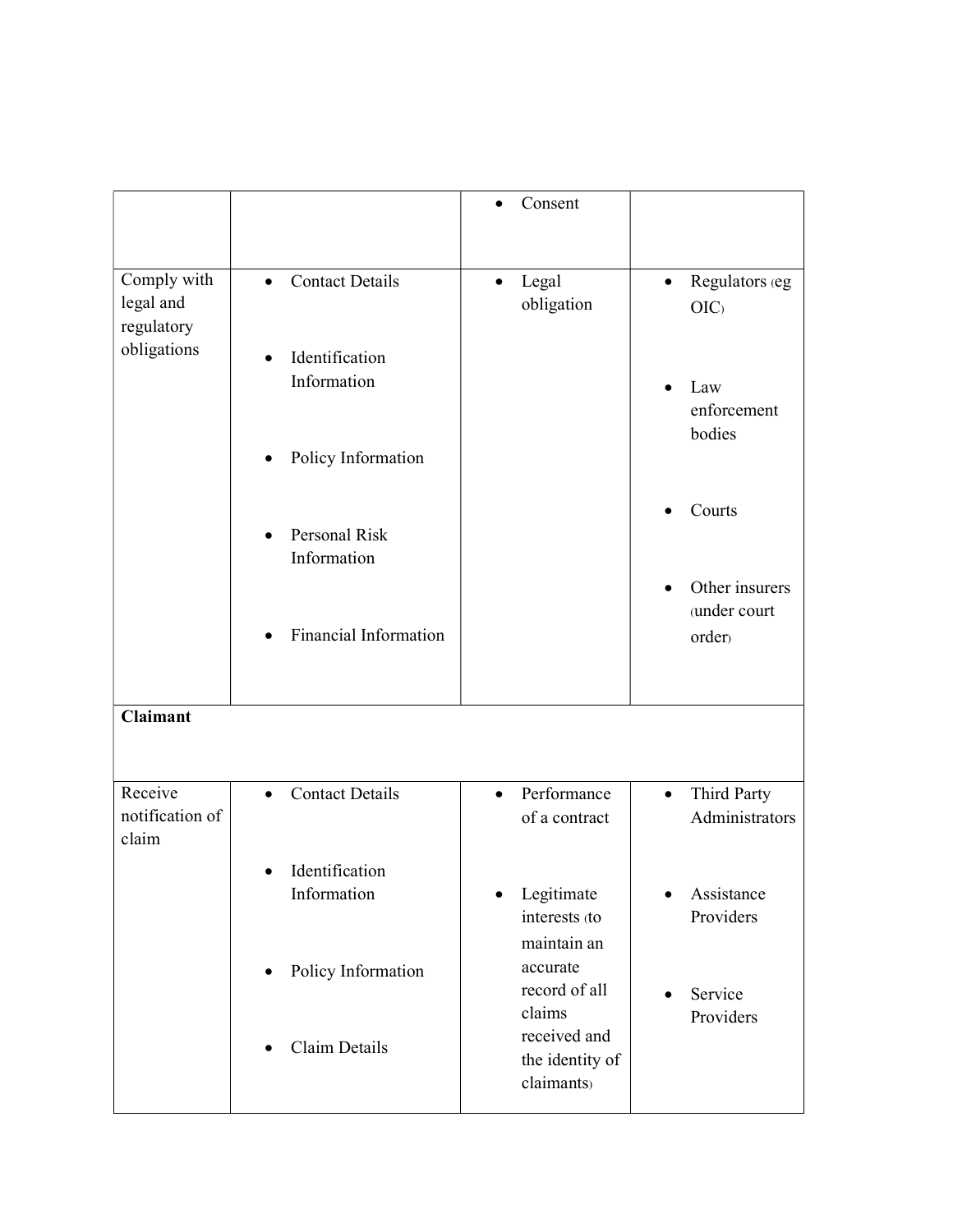| Assess claim                | Claim Details<br>$\bullet$ | Performance<br>$\bullet$<br>of a contract                                             | Third Party<br>$\bullet$<br>Administrators |
|-----------------------------|----------------------------|---------------------------------------------------------------------------------------|--------------------------------------------|
|                             | Health Data                | Legitimate<br>$\bullet$<br>interests (to<br>assess                                    | Loss Adjusters                             |
|                             |                            | circumstances<br>of a claim)                                                          | Lawyers<br>$\bullet$                       |
|                             |                            | If we have<br>specifically<br>asked for it,<br>your consent                           | Claims<br>Experts                          |
|                             |                            | Establish,<br>exercise or<br>defend legal<br>claim                                    |                                            |
| Monitor and<br>detect fraud | Claim Details<br>$\bullet$ | Performance<br>$\bullet$<br>of a contract                                             | Anti-fraud<br>$\bullet$<br>databases       |
|                             | Anti-fraud Data            | Legitimate<br>interests (to<br>monitor,<br>assess and<br>ultimately<br>prevent fraud) | Law<br>enforcement<br>bodies               |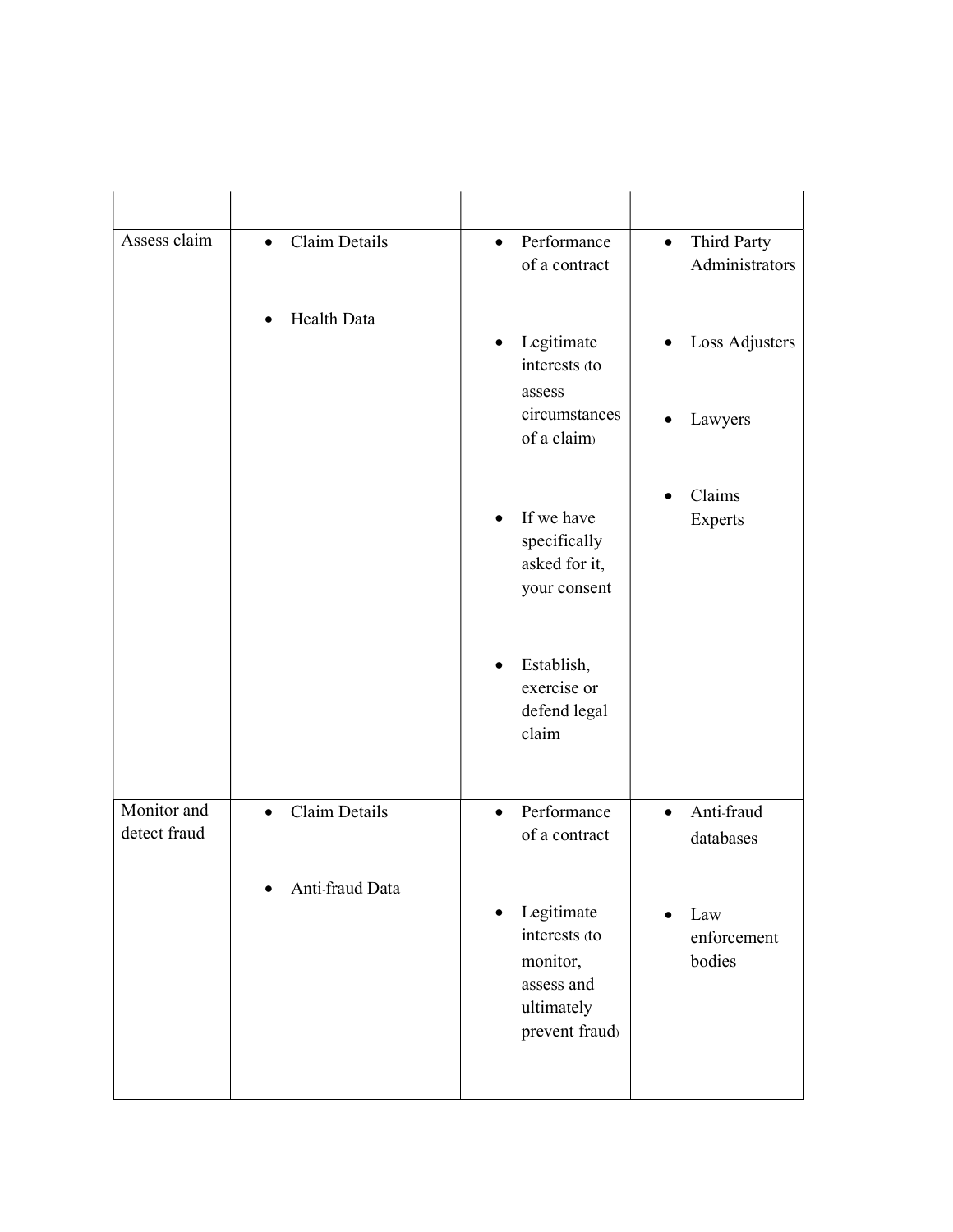|                                                       |                                                            | If we have<br>specifically<br>asked for it,<br>your consent                                |                                    |
|-------------------------------------------------------|------------------------------------------------------------|--------------------------------------------------------------------------------------------|------------------------------------|
|                                                       |                                                            | Establish,<br>exercise or<br>defend legal<br>claims                                        |                                    |
| Settle claim                                          | Financial Information<br>$\bullet$                         | Performance<br>$\bullet$<br>of a contract                                                  | <b>Banks</b><br>$\bullet$          |
|                                                       |                                                            | Legitimate<br>interests (to<br>settle claims<br>to successful<br>third party<br>claimants) | Lawyers                            |
| Comply with<br>legal and<br>regulatory<br>obligations | Policy Information<br>$\bullet$                            | Legal<br>$\bullet$<br>obligation                                                           | Regulators (eg<br>$\bullet$<br>OIC |
|                                                       | Claim Details<br>$\bullet$<br>Anti-fraud Data<br>$\bullet$ |                                                                                            | Law<br>enforcement<br>bodies       |
|                                                       | <b>Financial Information</b><br>$\bullet$                  |                                                                                            | Courts                             |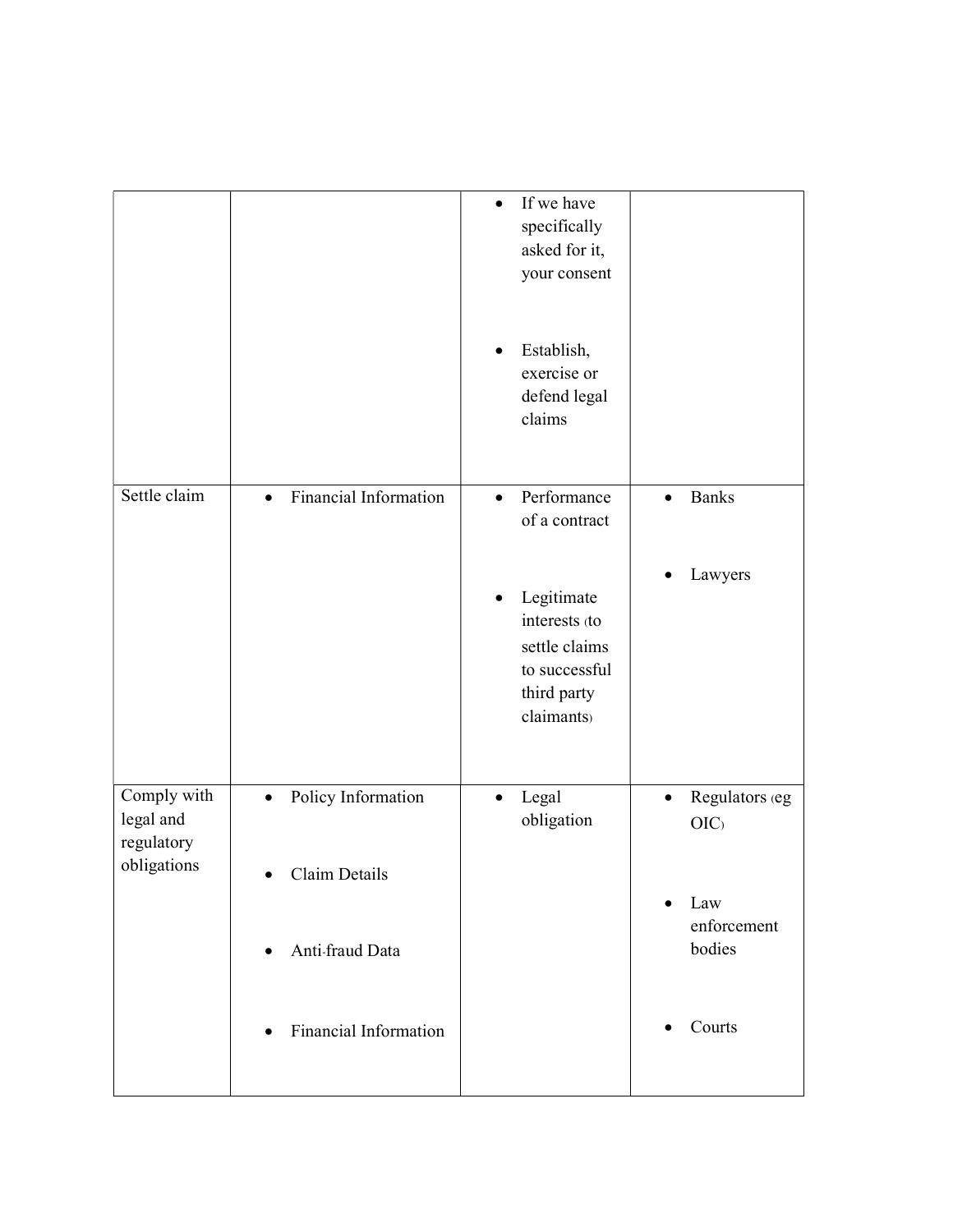|                         | <b>Business Partners and Visitors</b>            |                                                                                                                                                                                   | Other insurers<br>$\bullet$<br>(under court<br>order) |
|-------------------------|--------------------------------------------------|-----------------------------------------------------------------------------------------------------------------------------------------------------------------------------------|-------------------------------------------------------|
| Manage<br>relationships | <b>Contact Details</b><br>$\bullet$              | Legitimate<br>$\bullet$<br>interests (to<br>maintain an<br>accurate<br>client and<br>partner<br>relationship<br>management<br>platform)                                           | Service<br>$\bullet$<br>Providers                     |
| Administer<br>contracts | <b>Contact Details</b><br>$\bullet$              | Performance<br>$\bullet$<br>of a contract                                                                                                                                         | Service<br>$\bullet$<br>Providers                     |
| Marketing               | <b>Contact Details</b><br>$\bullet$<br>Marketing | Legitimate<br>$\bullet$<br>interests (to<br>communicate<br>to Business<br>Partners<br>about events,<br>services or<br>products<br>which may be<br>of interest to<br>their sector) | Service<br>$\bullet$<br>Providers                     |
|                         |                                                  | Consent<br>٠                                                                                                                                                                      |                                                       |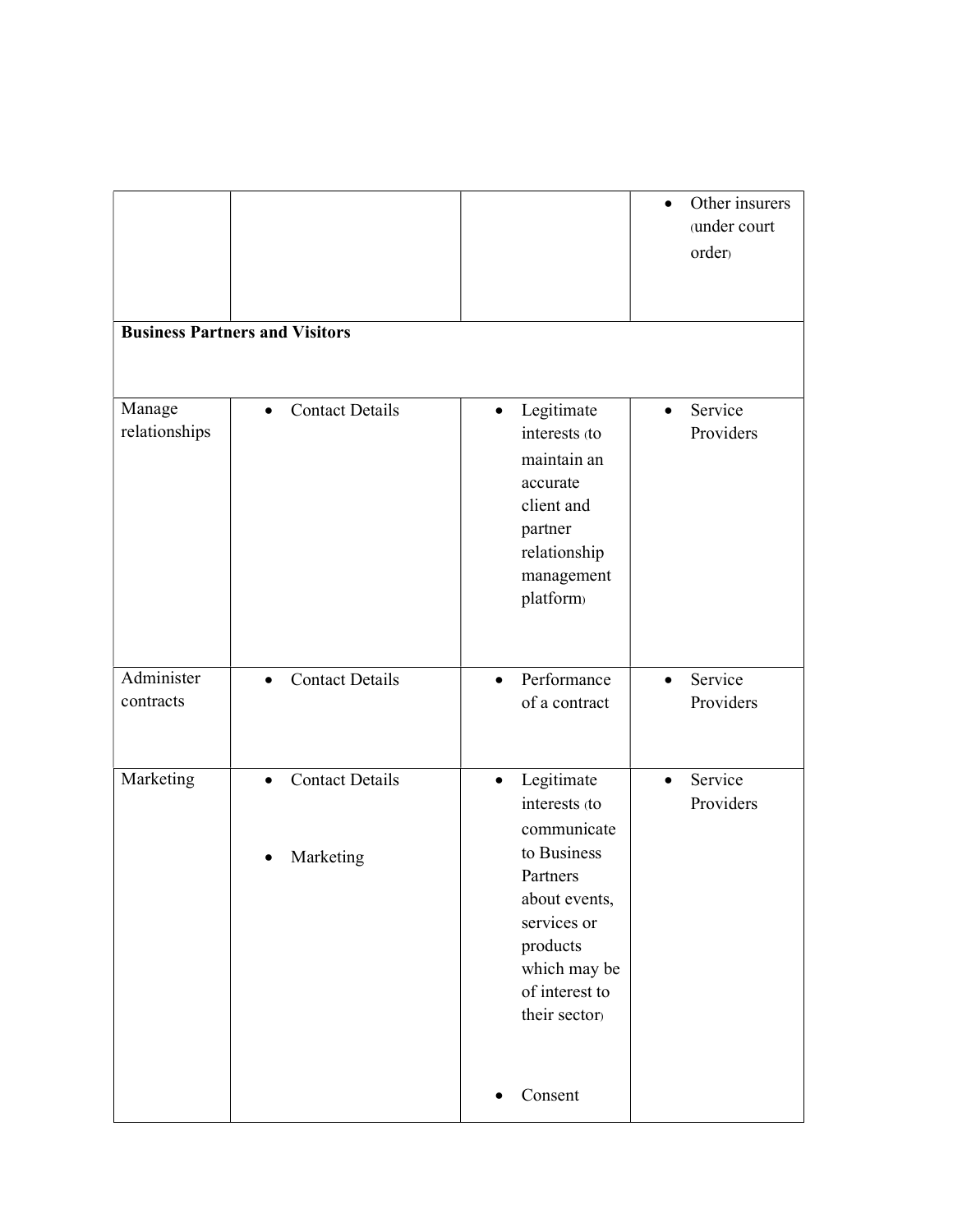| Run events<br>and host<br>office<br>visitors;<br>accommodate<br>website<br>visitors | Website or Office<br>$\bullet$<br>Visitors     | Legitimate<br>$\bullet$<br>interests (to<br>organize and<br>host events<br>which may be<br>of interest to<br><b>Business</b><br>Partners) | Service<br>$\bullet$<br>Providers |
|-------------------------------------------------------------------------------------|------------------------------------------------|-------------------------------------------------------------------------------------------------------------------------------------------|-----------------------------------|
|                                                                                     |                                                | Consent                                                                                                                                   |                                   |
| Applicable to all                                                                   |                                                |                                                                                                                                           |                                   |
| Transfer of<br>books of<br>business                                                 | All where relevant to<br>$\bullet$<br>the book | Legitimate<br>$\bullet$<br>interests (to<br>structure our                                                                                 | Courts<br>$\bullet$               |
|                                                                                     |                                                | business<br>appropriately)                                                                                                                | Purchaser                         |
|                                                                                     |                                                | Legal<br>obligation                                                                                                                       | Professional<br>advisers          |
|                                                                                     |                                                | Consent                                                                                                                                   |                                   |
| Sale or<br>reorganization<br>of a Chubb                                             | All<br>$\bullet$                               | Legitimate<br>$\bullet$<br>interests (to<br>structure our                                                                                 | Courts<br>$\bullet$               |
| company                                                                             |                                                | business<br>appropriately)                                                                                                                | Purchaser                         |